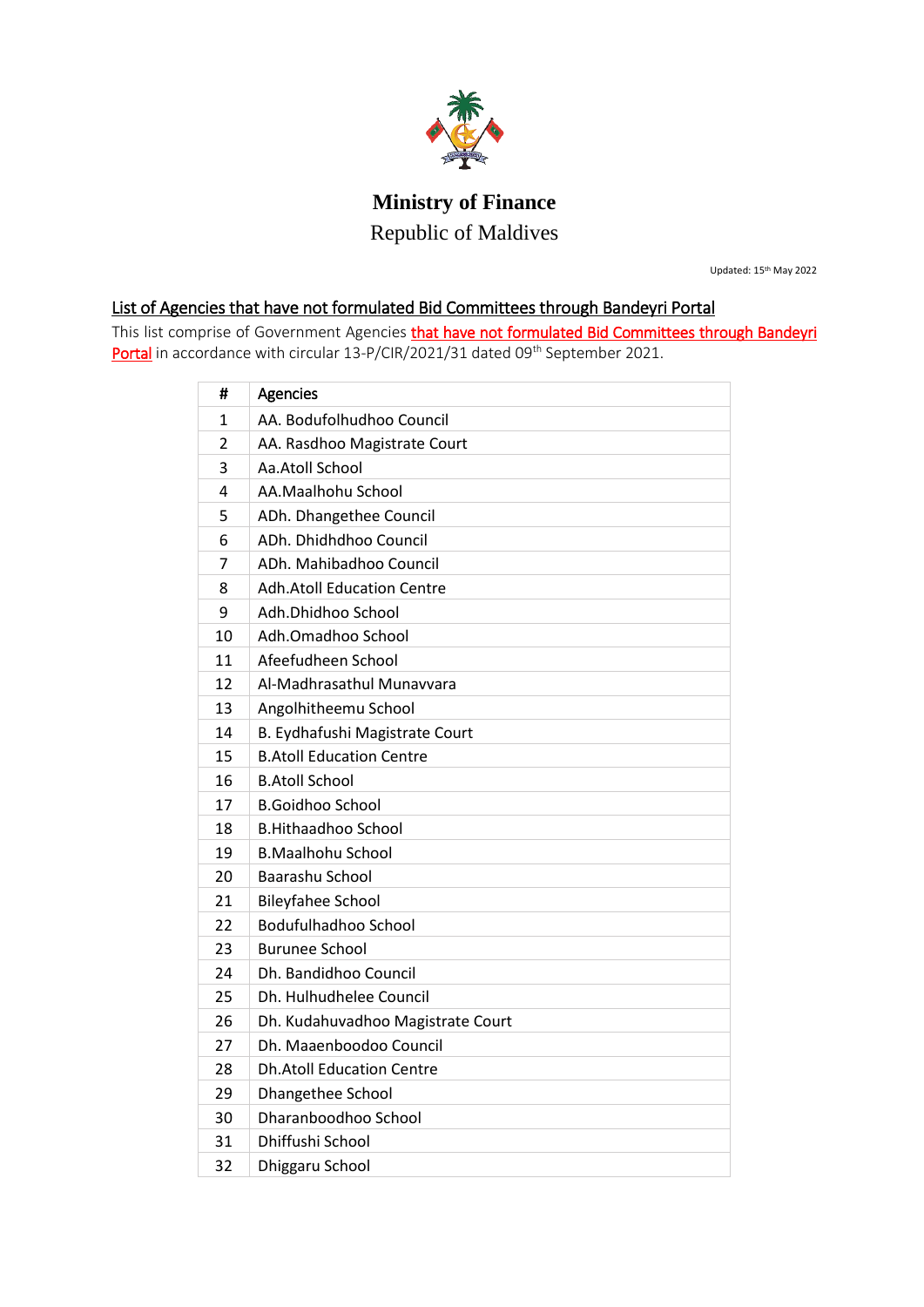| 33 | Dhiyamigili School                   |
|----|--------------------------------------|
| 34 | Dhonfanu School                      |
| 35 | F. Dharanboodhoo Council             |
| 36 | F. Nilandhoo Council                 |
| 37 | Fainu School                         |
| 38 | Fenfushee School                     |
| 39 | Feydhoo School                       |
| 40 | Filladhoo School                     |
| 41 | <b>Finey School</b>                  |
| 42 | Fiyori School                        |
| 43 | Fodhdhoo School                      |
| 44 | Funadhoo School                      |
| 45 | Fuvahmulaku School                   |
| 46 | GA. Kondey Council                   |
| 47 | Ga. Villingili Magistrate Court      |
| 48 | Ga.Atoll School                      |
| 49 | Ga.Maamendhoo School                 |
| 50 | Ga.Nilandhoo School                  |
| 51 | Gaadhiffushi School                  |
| 52 | Gdh.Atoll School                     |
| 53 | Ghaazee Bandaarain School            |
| 54 | Gn. Atoll Hospital                   |
| 55 | Ha. Dhihdhoo Magistrate Court        |
| 56 | HA. Mulhadhoo Council                |
| 57 | HA. Thuraakunu Council               |
| 58 | HA. Vashafaru Council                |
| 59 | Hanimaadhoo School                   |
| 60 | HDh. Finey Council                   |
| 61 | HDH. Kulhudhuhfushi Magistrate Court |
| 62 | <b>Hdh.Atoll School</b>              |
| 63 | Henbadhoo School                     |
| 64 | Hidhaya School                       |
| 65 | Himmafushee School                   |
| 66 | Hirilandhoo School                   |
| 67 | Hirimaradhoo School                  |
| 68 | Hiriya School                        |
| 69 | Hulhudhufaaru School                 |
| 70 | Huraa School                         |
| 71 | Huvadhoo School                      |
| 72 | Ihahdhoo School                      |
| 73 | Innamaadhoo School                   |
| 74 | Irushaadiya School                   |
| 75 | Isdhoo Kalaidhoo School              |
| 76 | Isdhoo School                        |
| 77 | Izzudeen School                      |
| 78 | Jalaaludeen School                   |
|    |                                      |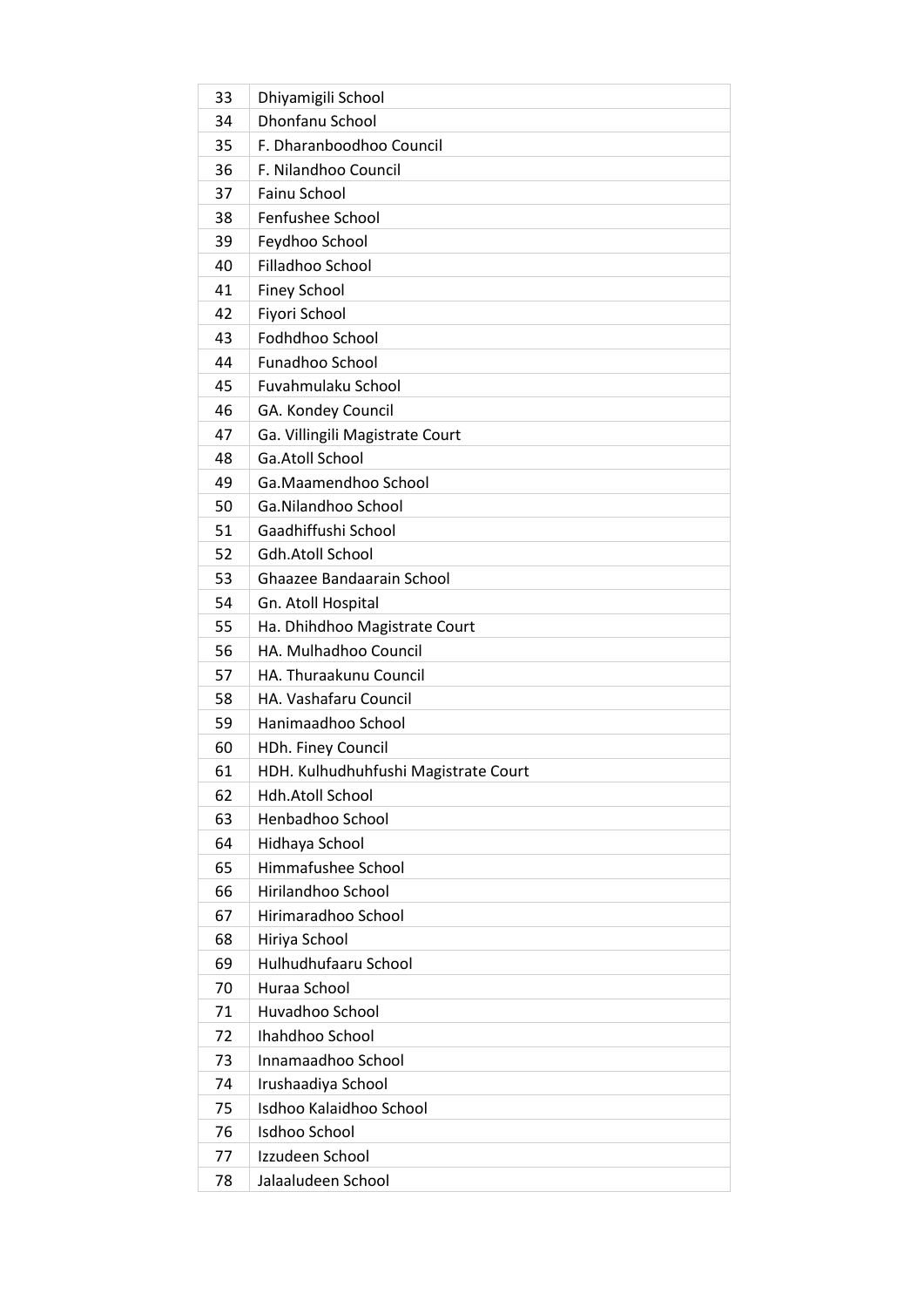| 79  | K. Maafushee Council                  |
|-----|---------------------------------------|
| 80  | K. Thulusdhoo Magistrate Court        |
| 81  | K.Atoll School                        |
| 82  | K.Guraidhoo School                    |
| 83  | Kamadhoo School                       |
| 84  | Kendhoo School                        |
| 85  | Keyodhoo School                       |
| 86  | Kihaadhoo School                      |
| 87  | Kin'bidhoo School                     |
| 88  | Kudafaree School                      |
| 89  | Kunahandhoo School                    |
| 90  | Kunburudhoo School                    |
| 91  | L. Fonadhoo Magistrate Court          |
| 92  | <b>L.Atoll Education Centre</b>       |
| 93  | L.Maamendhoo School                   |
| 94  | L.Maavashu School                     |
| 95  | Landhoo School                        |
| 96  | Lh. Naifaru Magistrate Court          |
| 97  | Lhohee School                         |
| 98  | M. Naalaafushee Council               |
| 99  | M. Raiymandhoo Council                |
| 100 | <b>M.Atoll Education Center</b>       |
| 101 | M.Atoll School                        |
| 102 | M.Maduvvaree School                   |
| 103 | Maafaru Schoool                       |
| 104 | Maafushi School                       |
| 105 | Maakurathu School                     |
| 106 | Maalhendhoo School                    |
| 107 | Maarandhoo School                     |
| 108 | Madaveli School                       |
| 109 | Madharasathul Sulthaan Mohamed School |
| 110 | Madhurasathul Seikh Ibrahim           |
| 111 | Madifushi School                      |
| 112 | Maduvaree School                      |
| 113 | Mandhoo School                        |
| 114 | Maradhoo Feydhoo School               |
| 115 | Mathiveri School                      |
| 116 | Milandhoo School                      |
| 117 | Molhadhoo School                      |
| 118 | Mulaku School                         |
| 119 | Muraidhoo School                      |
| 120 | N. Fodhdhoo Council                   |
| 121 | N. Henbadhoo Council                  |
| 122 | N. Lhohee Council                     |
| 123 | N. Maafaru Council                    |
| 124 | N. Manadhoo Magistrate Court          |